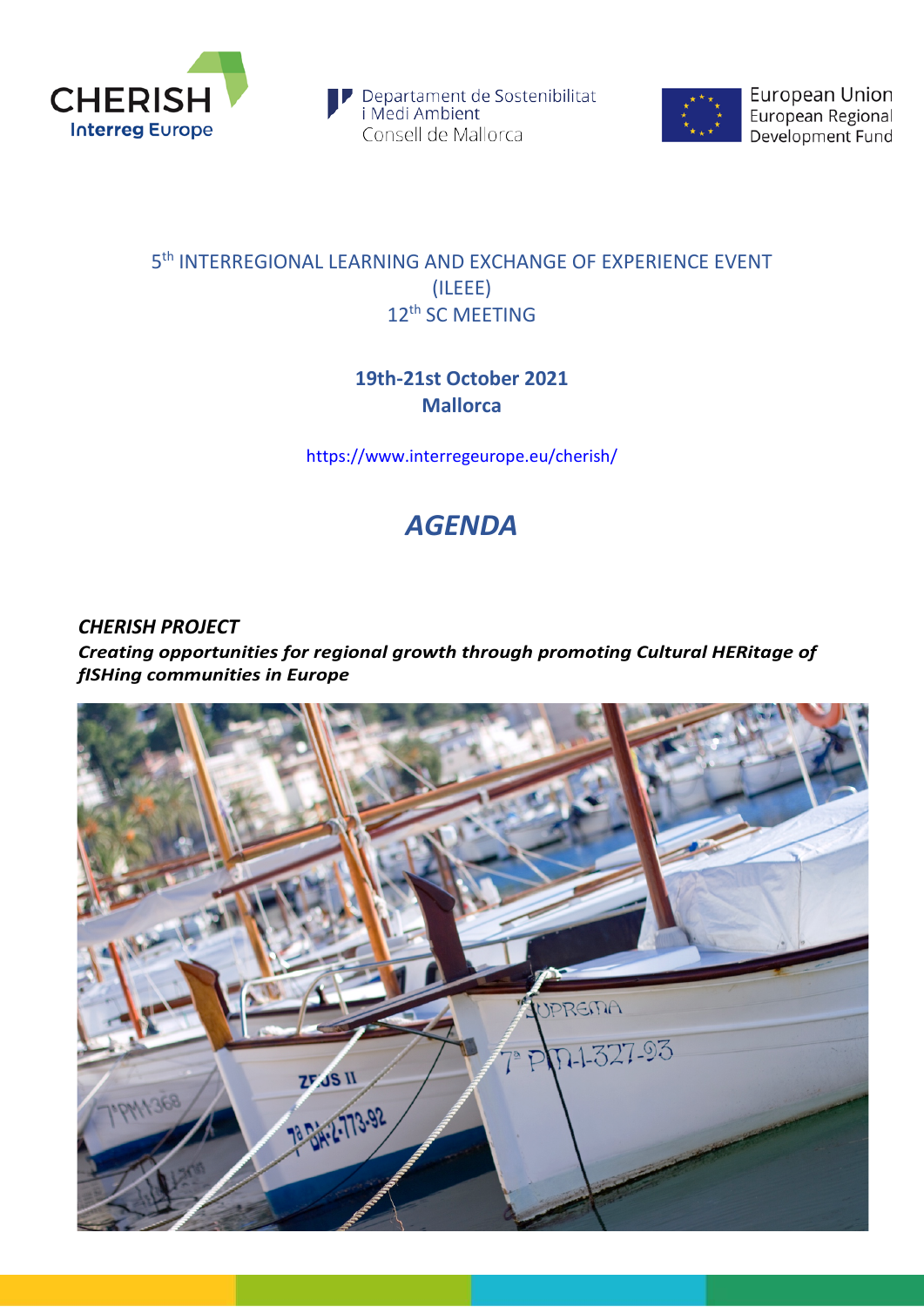





|       | DAY 1: TUESDAY 19th OCTOBER 2021 - ILEEE                                                    |
|-------|---------------------------------------------------------------------------------------------|
| 08:30 | Meeting point at Hotel Palladium (Palma)                                                    |
|       | Walk to the venue                                                                           |
| 09:00 | Venue: Sala de Plens de Palau Reial                                                         |
|       | Address: Palau Reial, 1 - 07001 Palma                                                       |
|       | Registration of participants                                                                |
|       | Welcome by the legal representative of Sustainability and Environnement                     |
|       | Department - Consell de Mallorca                                                            |
|       | Welcome by the CHERISH lead partner                                                         |
|       | Introductions of participants (stakeholders and partners)                                   |
|       | Short overview of the Policy Instrument (speaker tbc)                                       |
|       | Three days agenda overview Consell de Mallorca                                              |
| 09:30 | Walk to the venue                                                                           |
| 10:00 | Presentation DAof GPs and initiatives on promoting cultural heritage linked to              |
|       | fishing communities in Mallorca - part I:                                                   |
|       | GP Participatory process for the creation of the Maritime Museum of                         |
|       | Mallorca (part I): guided visit to the headquarter of the Museum in Palma                   |
|       | (Ses Voltes)                                                                                |
|       | Speaker: Albert Forés, director.                                                            |
| 11:15 | Walk to the venue                                                                           |
| 11:30 | Visit to the fishermen guild of Palma to learn about the role of the fishermen<br>$\bullet$ |
|       | guilds of Mallorca in safeguarding cultural heritage.                                       |
|       | Speakers: Confraria de Pescadors Sant Pere de Palma, Federació Balear de                    |
|       | Confraries de Pescadors.                                                                    |
| 13:00 | <b>Transfer</b>                                                                             |
| 13:30 | Lunch - Palma (restaurant tbc)                                                              |
| 15:00 | <b>Transfer to Cala Gamba by bus</b>                                                        |
| 15:30 | Presentation of GPs and initiatives on promoting cultural heritage linked to                |
|       | fishing communities in Mallorca - part II:                                                  |
|       | GP Strategy for the preservation and promotion of Latin Sailing promoted by Cala            |
|       | Gamba Yacht Club. Speaker tbc                                                               |
|       | Questions and answers<br>GP assessment                                                      |
| 16:30 | Coffee break                                                                                |
| 16:45 | Guided visit to Cala Gamba Yacht Club facilities devoted to traditional lateen              |
|       | sailing boats.                                                                              |
|       | The Association Alzinaires as an example of citizenship engagement for the<br>٠             |
|       | preservation and promotion of a traditional wooden boat.                                    |
|       | Speaker tbc                                                                                 |
| 18:30 | Return to Palma by bus                                                                      |
| 20:30 | Dinner - Palma city center (restaurant tbc)                                                 |
|       |                                                                                             |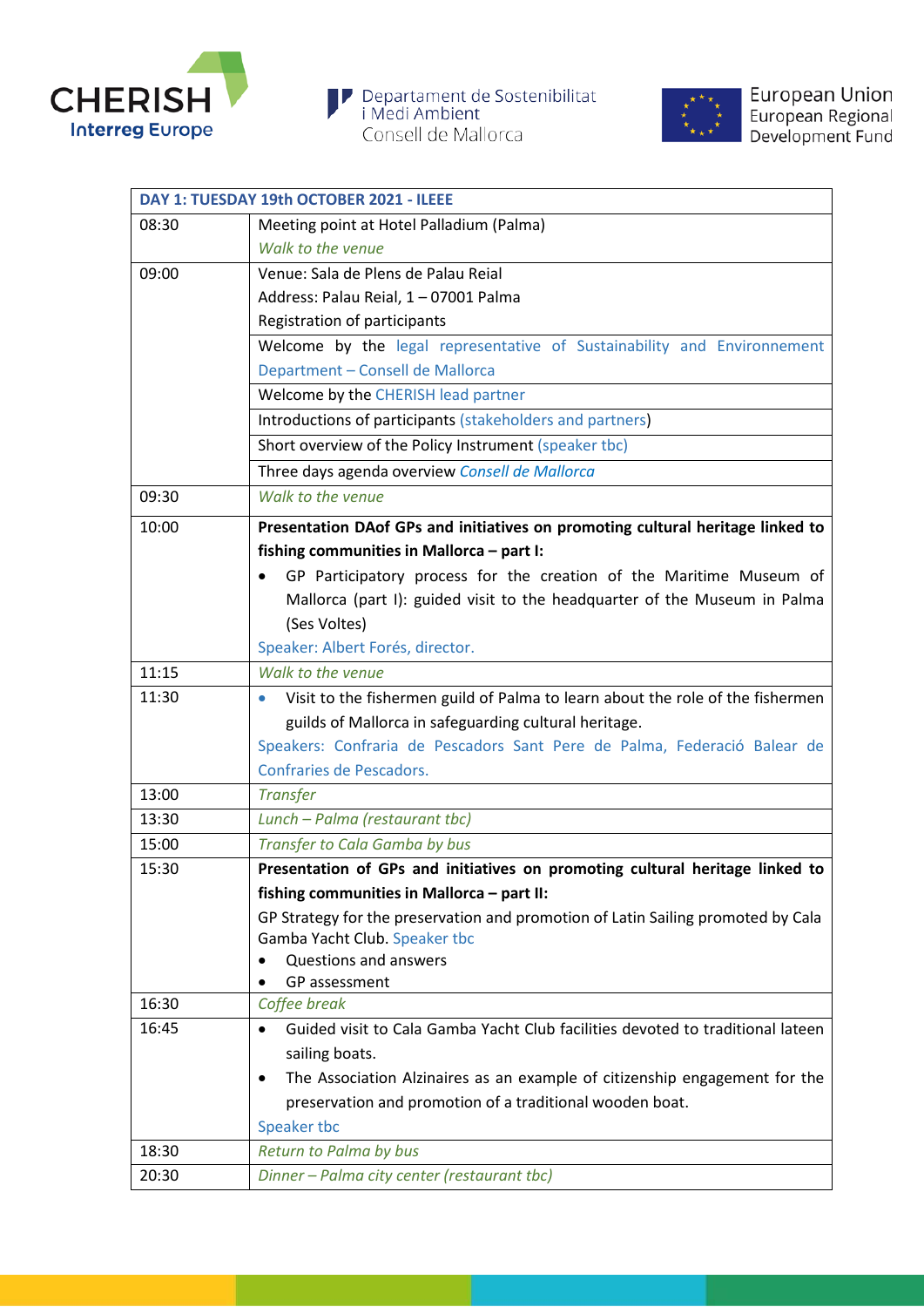



| DAY 2: WEDNESDAY 20th OCTOBER 2021 - ILEEE                                        |
|-----------------------------------------------------------------------------------|
| Meeting point at Hotel Palladium (Palma)                                          |
| Transfer to the first visit by bus                                                |
| Presentation of GPs and initiatives on promoting cultural heritage linked to      |
| fishing communities in Mallorca - part III:                                       |
| Visit to Consell de Mallorca's shipbuilders workshop to know about two GPs        |
| promoted by the Maritime Heritage Unit:                                           |
| GP Educational program Discover the Sea                                           |
| GP Gàlibs project                                                                 |
| <b>Speakers: Bernat Oliver and Josep Florit</b>                                   |
| Questions and answers                                                             |
| GP assessment                                                                     |
| Transfer to the next visit by bus                                                 |
| GP La Nau Project: Safeguard of traditional vessels in Mallorca                   |
| Speaker: Manuel Gómez, president of Associació d'Amics del Museu Marítim de       |
| <b>Mallorca</b>                                                                   |
| Questions and answers                                                             |
| GP assessment                                                                     |
| Transfer to Sóller by bus                                                         |
| Lunch (Sóller, restaurant tbc)                                                    |
| Transfer to the next visit                                                        |
| Presentation of GPs and initiatives on promoting cultural heritage linked to      |
| fishing communities in Mallorca - part IV:                                        |
| Experiences on the promotion of fishing cultural heritage assets in Port de       |
| Sóller: harbour, fish market, hiking routes                                       |
| Speakers: representatives of Municipality of Sóller; representatives of fishermen |
| guild of Port de Sóller                                                           |
| Walk to Maritime Museum of Port de Sóller                                         |
| GP Participatory process for the creation of the Maritime Museum of<br>$\bullet$  |
| Mallorca (part II): guided visit to the headquarter of the Museum in Sóller       |
| Speaker: tbc                                                                      |
|                                                                                   |
| Transfer to Palma city center by bus                                              |
|                                                                                   |